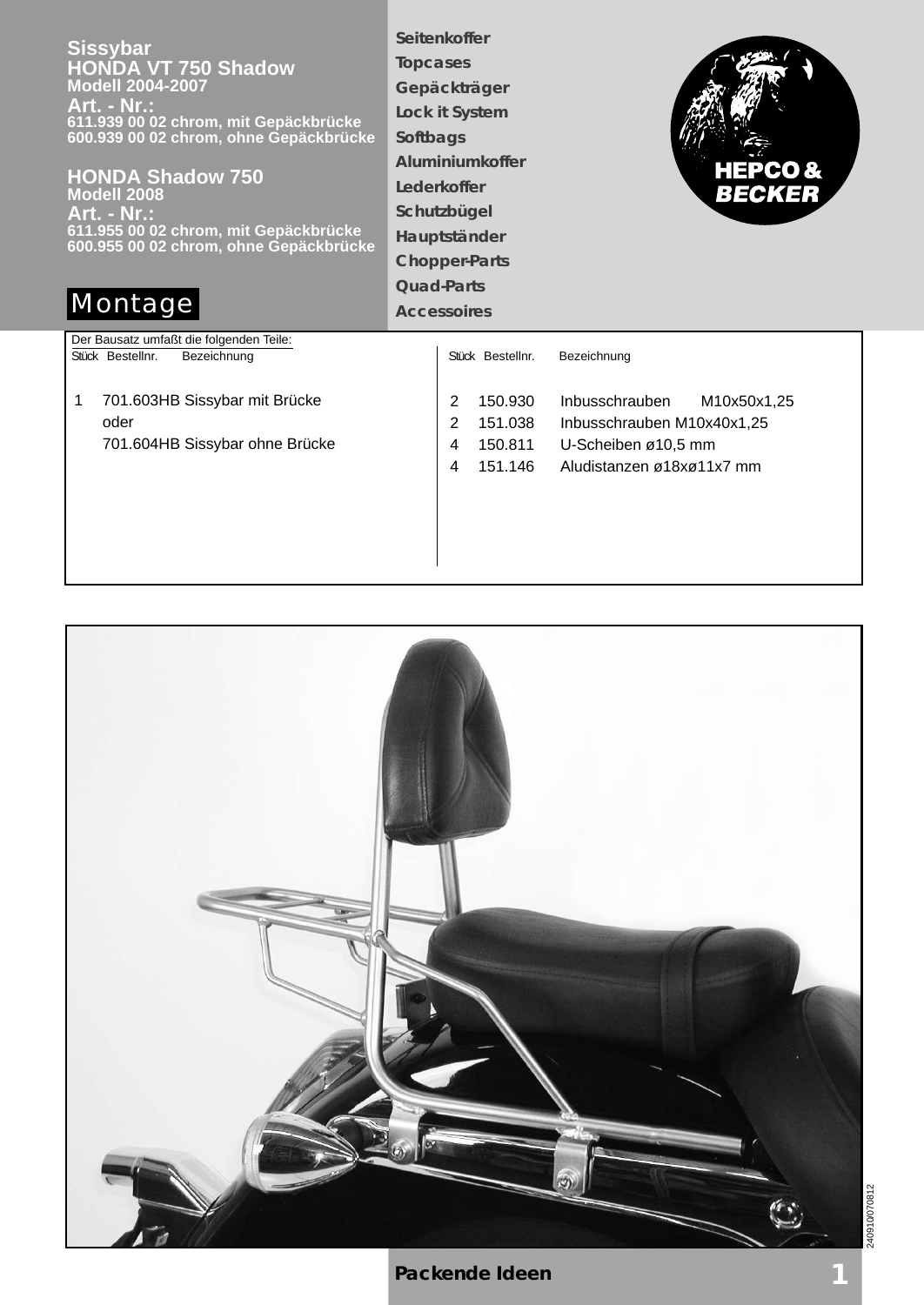**Sissybar HONDA VT 750 Shadow Modell 2004-2007 Art. - Nr.: 611.939 00 02 chrom, mit Gepäckbrücke 600.939 00 02 chrom, ohne Gepäckbrücke**

**HONDA Shadow 750 Modell 2008 Art. - Nr.: 611.955 00 02 chrom, mit Gepäckbrücke 600.955 00 02 chrom, ohne Gepäckbrücke**

## Montage



Bei Montage zusammen mit C-Bow: Aludistanzen ø18xø11x30 mm zwischen Sissybar und C-Bow einfügen und mit Inbusschraube M10 x 90 x 1,25 verschrauben. Teile sind im Lieferumfang des C-Bow.

**Gepäckträger Lock it System Softbags Aluminiumkoffer Lederkoffer Schutzbügel Hauptständer Chopper-Parts Quad-Parts Accessoires**

**Seitenkoffer Topcases**





# **Honda VT 750 Shadow Modell 2004-2007**

**Weiteres Zubehör:**

#### **Honda Shadow 750 Modell 2008**

Packtaschenhalter Art.-Nr. 625.955 Kofferträger chrom Art.-Nr. 650.955 00 02 Gepäckbrücke chrom Art.-Nr. 650.955 01 02 Motorschutzbügel Art.-Nr. 501.955 Solorack mit Gepäckbrücke Art.-Nr. 611.955 Solorack ohne Gepäckbrücke Art.-Nr. 600.955 Twinlights **Art.-Nr. 400.955** Fender Guard Art.-Nr. 410.955



**Hepco & Becker GmbH An der Steinmauer 6**

**D-66955 Pirmasens**

Art.-Nr. 625.939 <br>
Art.-Nr. 650.939 01 02 Motorschutzbügel Art.-Nr. 501.939 00 02<br>
Art.-Nr. 501.939 Gepäckbrücke chrom Art.-Nr. 650.939 01 02 Motorschutzbügel Art.-Nr. 501.939<br>Solorack mit Rückenlehne Art.-Nr. 611.118 Solorack ohne Rückenlehne Art.-Nr. 600.118 Solorack mit Rückenlehne Art.-Nr. 611.118 Solorack ohne Rückenlehne Art.-Nr. 600.118 Twinlights **Art.-Nr. 400.939** Fender Guard Art.-Nr. 410.939

#### **Tel.: 06331 - 1453 - 100 Fax: 06331 - 1453 - 120 eMail: vertrieb@hepco-becker.de www.hepco-becker.de**

**Packende Ideen. 2**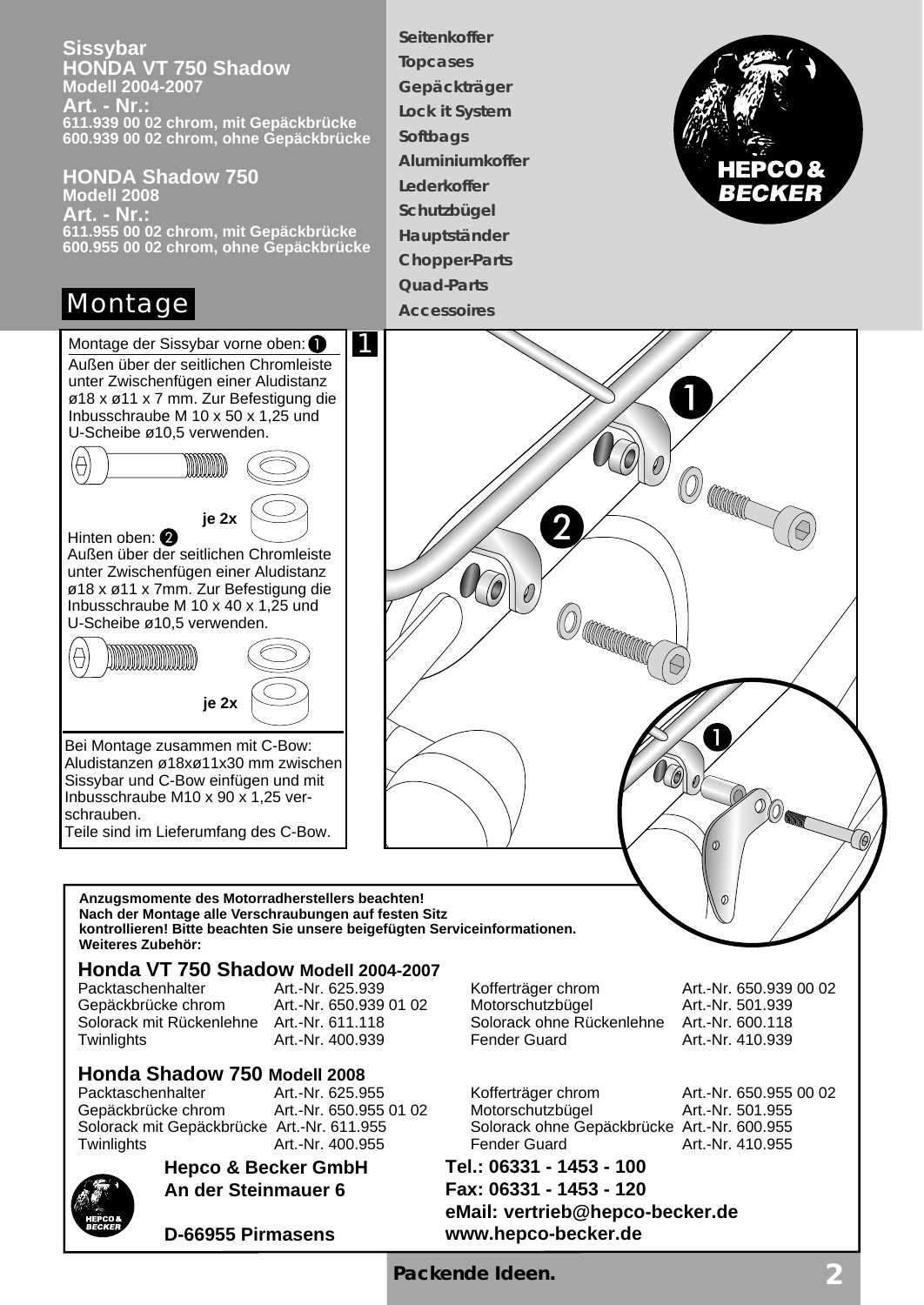**Sissybar HONDA VT 750 Shadow Model 2004-2007 Item - No.: 611.939 00 02 chrome, with rear rack 600.939 00 02 chrome, without rear rack**

#### **HONDA Shadow 750 Model 2008 Item - No.: 611.955 00 02 chrome, with rear rack 600.955 00 02 chrome, without rear rack**

### Assembling instructions

**Side cases Top cases luggage frames Lock it system Softbags Aluminium luggage Leather luggage Protection bars Center stands Chopper parts Quad parts Accessories**



| The kit includes the following parts: |                                              |  |  |
|---------------------------------------|----------------------------------------------|--|--|
| description<br>Quant item no.         | Quant item no.<br>description                |  |  |
|                                       |                                              |  |  |
| 701.603HB Sissybar with rear rack     | allen screw M10x50x1,25<br>150.930<br>2      |  |  |
| or                                    | allen screw M10x40x1,25<br>2<br>151.038      |  |  |
| 701.604HB Sissybar without rack       | 150.811<br>washer $\varnothing$ 10,5 mm<br>4 |  |  |
|                                       | spacer ø18xø11x7 mm<br>4<br>151.146          |  |  |
|                                       |                                              |  |  |
|                                       |                                              |  |  |
|                                       |                                              |  |  |
|                                       |                                              |  |  |